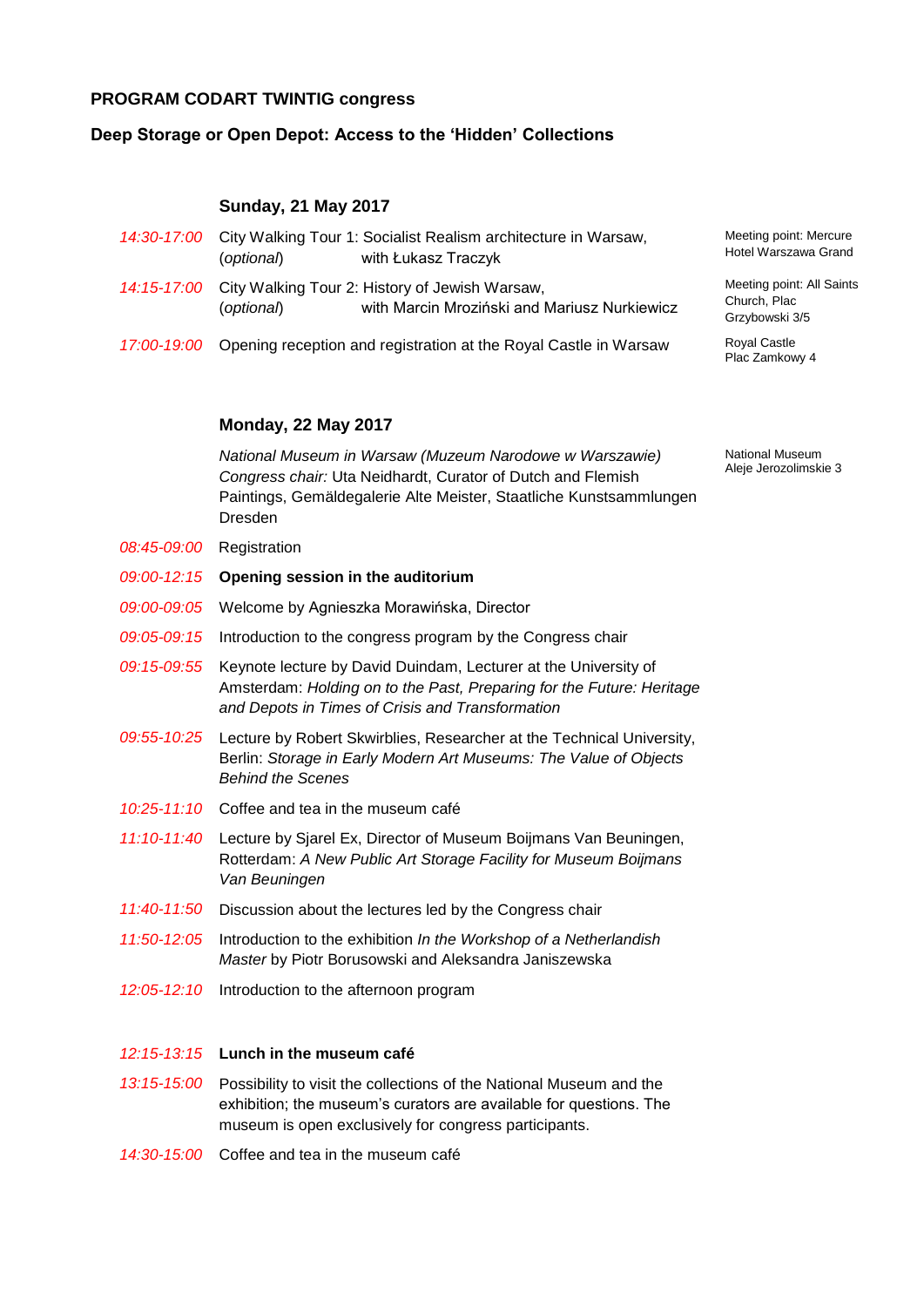### *15:00-17:00* **Statements and discussion in the auditorium**

- *15:00-16:00* Statements on the congress theme by:
	- 1. Meta Knol, Director of Museum De Lakenhal, Leiden: *Work in Progress: Presenting the Collection as a Generator of Change in Museum De Lakenhal, Leiden*
	- 2. Edwin Buijsen, Head of Collections at the Mauritshuis, The Hague: *On Public Demand: Staging Temporary Exhibitions of Artworks from Storage*
	- 3. Catherine Ince, Curator at the Victoria and Albert Museum, London: *V&A East: 'A book that would always be open, and never shut'*
	- 4. Jørgen Wadum, Director of Conservation and of CATS at the Statens Museum for Kunst, Copenhagen: *Something in Store? Principles of Low-Energy Storage Buildings*
- *16:00-17:00* Discussion led by An Van Camp, Christopher Brown Assistant Keeper of Northern European Art, Ashmolean Museum, Oxford and closing of the day by the Congress chair
- *17:00-18:00* Medieval Gallery and Gallery of Old Masters open exclusively for congress participants.

### *18:30-22:00* **Congress dinner**

- *18:30* Transport by bus from the Mercure Hotel Warszawa Grand to the congress dinner location.
- *19:00-22:00* Congress dinner at the Old Orangery of the Royal Łazienki Museum *After the congress dinner, buses will bring you back to the congress hotel.*

## **Tuesday, 23 May 2017**

*Royal Castle in Warsaw (Zamek Królewski w Warszawie) Congress chair:* Friso Lammertse, Curator of Old Master Paintings, Museum Boijmans Van Beuningen, Rotterdam

| <i>09:00-12:00</i>   | <b>Speakers' Corner in the Concert Hall</b>                                                                                 |
|----------------------|-----------------------------------------------------------------------------------------------------------------------------|
| <i>09:00-09:05</i>   | Welcome by Artur Badach, Curator                                                                                            |
| <i>09:05-09:15</i>   | Welcome by the Congress chair                                                                                               |
| <i>09:15-09:30</i>   | Column by Gerdien Verschoor, Director of CODART                                                                             |
| <i>09:30-09:40</i>   | Statement by Titia Vellenga, Chair of the Board of the Friends of<br><b>CODART Foundation</b>                               |
|                      | 09:40-10:25 CODART Speakers' Corner part 1:<br>short presentations (seven minutes) by CODART members on actual<br>questions |
|                      | 10:25-11:10 Coffee and tea in the Council Hall                                                                              |
| <u>11:10-11:50  </u> | <b>CODART Speakers' Corner part 2</b>                                                                                       |
| 11:50-12:00          | Closing by the Congress chair                                                                                               |

Mercure Hotel Warszawa Grand Krucza Street 28

Royal Łazienki Museum Agrykoli Street

Royal Castle Plac Zamkowy 4